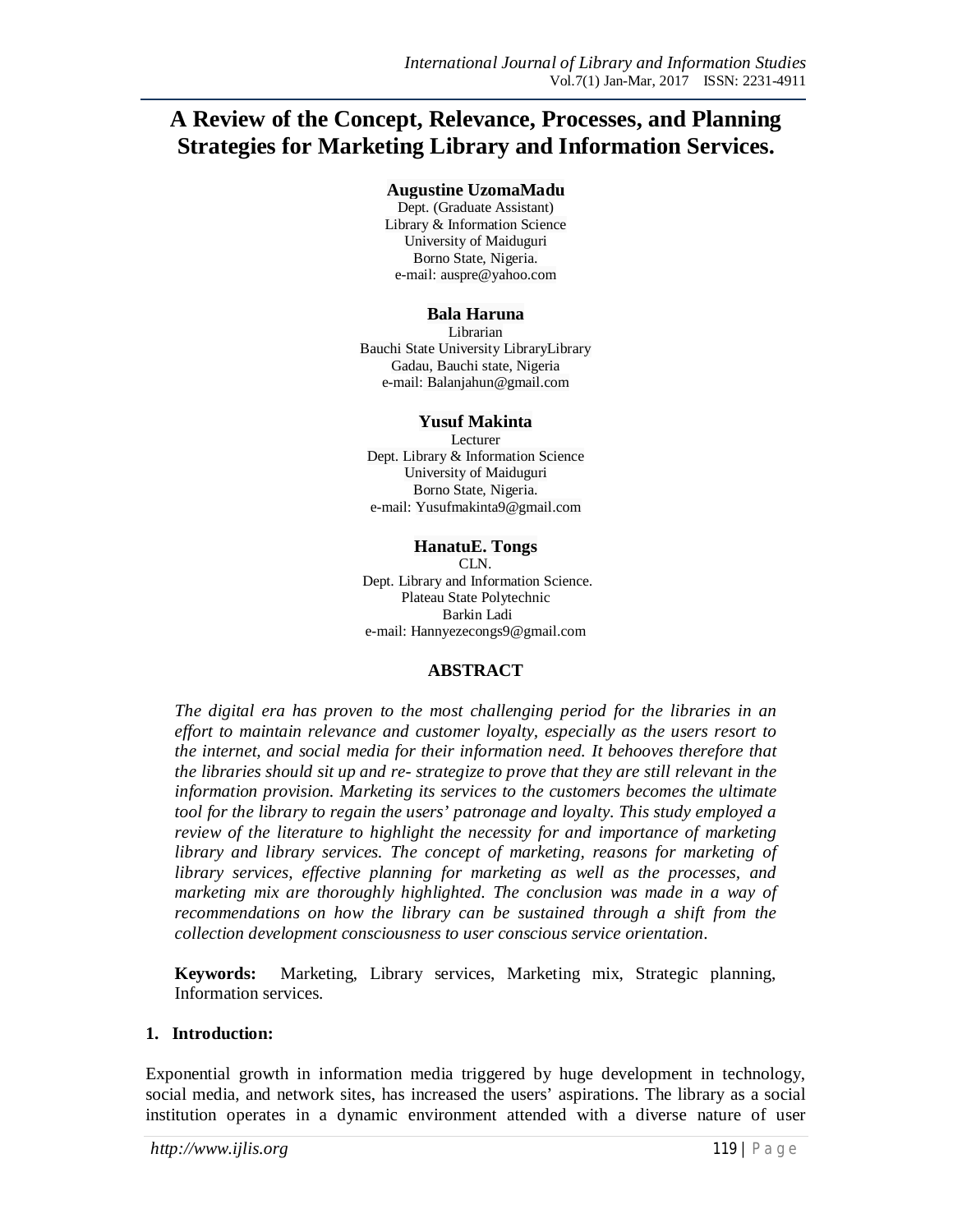aspirations, expectations, and ideologies that reflective of our ever-changing demands and needs (Soong & Chan, 2010). The library as a growing organism, (Ranganathan, 1931) should exhibit dynamism that correlates the ever increasing and continuous information and technological development. Having achieved this objective through the creation of diverse products and services' updates, customised services such as public relations, advocacy, etc, it became necessary for the library to makes its services known among the clients. A dynamic marketing of library services becomes the relevant tool through which library and library services can be made popular among the patrons. 'Marketing is an approach to achieve users' satisfaction, and is vital for libraries to enhance their reputation and usage' (Bhardwaj, & Jain, 2016). Marketing in libraries is not a new phenomenon (Khanchandani, &Hasan, 2016), the concept of marketing in academic libraries rose steadily during 1969 to 1973 when eminent scholars published some articles in the field (Bhardwaj, & Jain, 2016), while formal term of libraries and marketing started after Kotler propagated the idea of not-for-profit marketing (Kotler, & Sidney,1969).

In the library context, Marketing is necessary because it offers benefits to users' want, reduce barriers to use and access, persuade and inform the users about the services library offer, and carefully plan to satisfy users need exceedingly (Gupta, 2016). Growing amount of information, changing media of information, budget crunch, and staff shortage, etc., has posed a huge challenge to the library, therefore, marketing of library resources, services, and products can prove to be a strategic tool to overcome these challenges (Madhusudhan, 2008). These challenges culminate into user' needs that spans across educational, technological, scientific, cultural and political advancements that increase simultaneously with globalisation. These becomes attainable only when the library discovers them through environmental needs assessments, package them into an interesting service brand and disseminate to the society through vibrant marketing strategies. Successful libraries are influenced by the application of marketing (Gupta, 2006). Marketers are engaged in marketing ten types of concept: experiences, events, goods, information, ideas, organisation, properties, persons, places, and services.

Marketing communication in libraries is often used different terms as public relation, publicity, promotion, lobbying, advocacy, and advertisement (Gupta 2006). In addition to services of a different kind, Information is as well regarded as a marketable product and also as a valuable asset (Eagleton, 1992). Hence, Information, likewise other product and services, now competes in the market with other commercial services and is affected by factors as technology, income, expectation, population, preference, and market prices (Kanaujia, 2004). Library services and products marketing become necessary both in research, to create awareness, support or advocacy services, also, aconcerted effort must also be made to implement it as well, (Adeyoyin, 2005). Marketing drives social responsibilities associated with various stakeholders, and the role of marketing is much broader than many people anticipate (Hill, &Langan, 2014). This view is yet to be embraced by library managers, especially in the less developed countries as most libraries do not market their services effectively or at all. As most librarians seem to lack knowledge about library and information serves marketing, and its importance, some do not see it from apositive perspective. Also, some librarians have doubt as to whether marketing is an appropriate activity for them. This is because traditionally, marketing is viewed as an activity for profit-making businesses (Shontz, Parker, & Parker, 2004). Moreover, most librarian and staff of libraries in these countries lack expertise due to technological backwardness; they are still alien to the tools for marketing in the libraries. While according to (Ewere& Austen, 2006 cited in Gupta, 2006), "most libraries have lacked strategies to translate marketing management into the functional management of their operations". It is based on these prevailing issues that this study is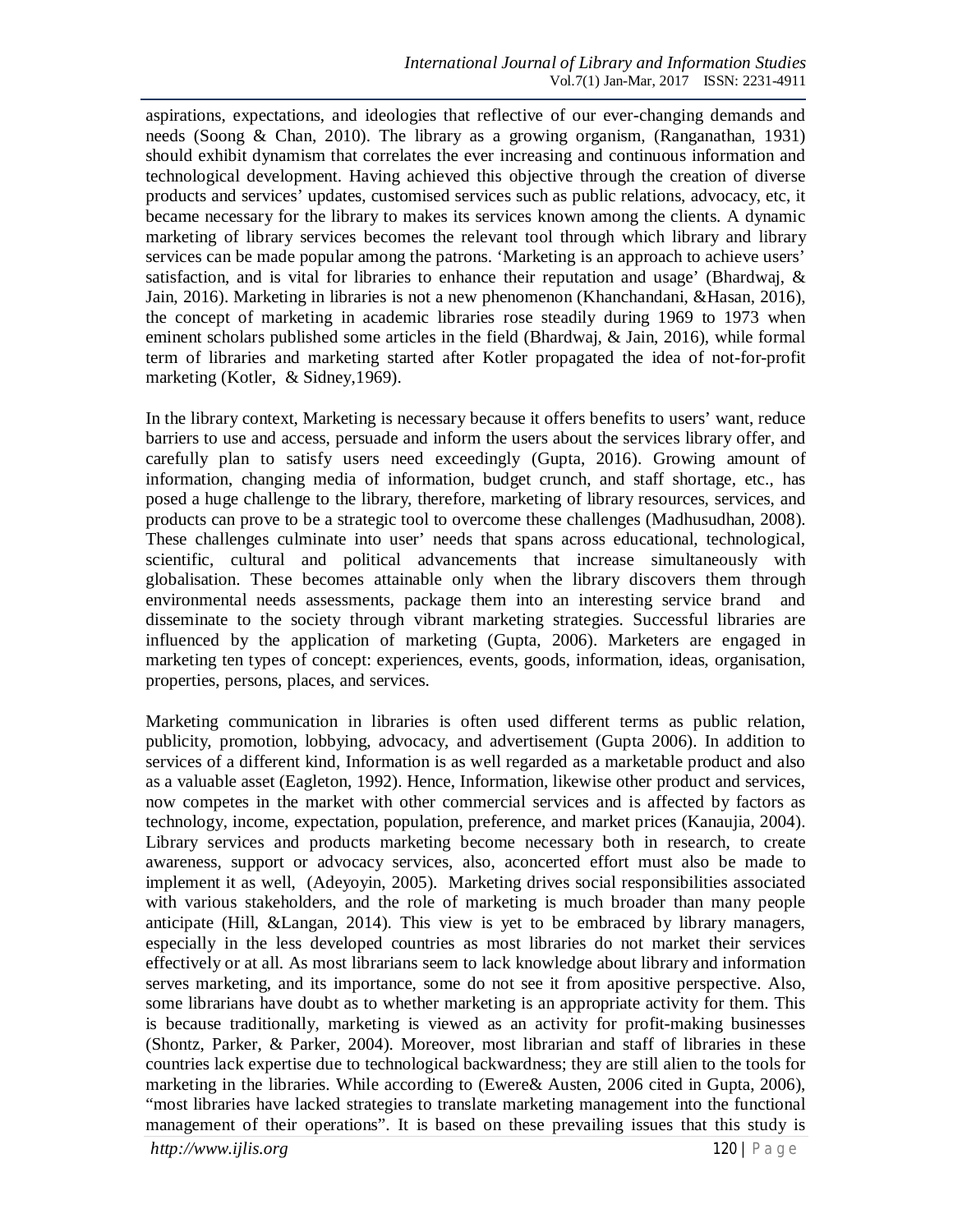undertaken through a literature review of the concept of marketing in the libraries marketing processes. Issues like the need for marketing, marketing processes, strategic planning of marketing and marketing mix were highlighted in view to understanding the need for marketing in the context of library and information services.

# **2. Concept of Marketing**

Marketing has been conceptualised differently by researchers and marketing research organisations. In other words, marketing is conceptualised based on the perception of the researcher and from the inclinations of the research. Over the years, the Marketing Association of Marketing Teachers (NAMT), the American Marketing Association, (AMA) and Chartered Institute of Marketing (CIM) have come up with an accepted concept of marketing. The NAMT (1935) provided the earliest and accepted definition of marketing. "Marketing is the performance of business activities that direct the flow of goods and services from producers to consumers (Teinila, 2012)." Furthermore, AMA adopted and maintained this definition in 1935 and retained it for 50 years with minor revisions in 1948 and 1960; and redefined marketing as organizational activities and individual that facilitates and further share connections in a very strong atmospheric environment via the creation, advancement, and distribution, servicing and pricing of ideas, goods and services. Similarly, the definition was revised to read: as a set of organisational techniques for modelling, delivering and communicating value to consumers and for relationships management in such a ways that both the Stakeholders and organisation will benefit in 1985 (AMA, 1985 cited in Gundlach, 2007).

In the library context, marketing is conceptualised as the librarian doing his job to the best of his abilities; it is conveying worth in an attempt to increase services, which is important to the libraries (Swanson, 2012:50). More jocularly, Horn, (2013:55) said: "Sure, there will always be the regulars that come to the library for the latest Patterson book or to use the computers, but what about the rest of the population that doesn't come to the library regularly?" Since people who don't come to the library regularly are more than there are people who do. In this author's words, "If the Farmington Library and, specifically, the Teen Space were to become a centre of learning and community, then I needed to show the community what the library had to offer its teens. This included marketing space, the collection, and the programs". The change in the society prompted an adjustment in what marketing means, similarly, AMA in 1985 redefined Marketing as the process of planning and executing the conception, pricing, promotion, and distribution of ideas, goods, services, organisations and events to build and maintain relationships that will satisfy individual and organisational objectives. (Keefe, 2004).

From library services perspective, (Helinsky, 2014:8) viewed the concept through the lens of communication, he said, "We all believe sincerely that we are doing important and meaningful work, but do our customers know about it? Do we communicate it to them in the most effective way – one which gets through to them and which they can understand?" Helinsky further compared library marketing as branding. This means making your product worthwhile, constant update in consonance with the change in people's need, society, and technology. Citing the example of a library of congress and the space suit, she said: "the branding of the Library of Congress means that I can easily use this anecdote whenever I want to explain something about libraries and how they can fulfil any information need, and also how it pays to store information". Similarly, Bedbury & Fenichell, (2002) summed brand as the sum total of everything a company does  $-$  the good, the bad and even the off strategy  $$ that creates a large context or an identity in the consumer's mind. Kotler, (2003) opined that

*http://www.ijlis.org* 121 | P a g e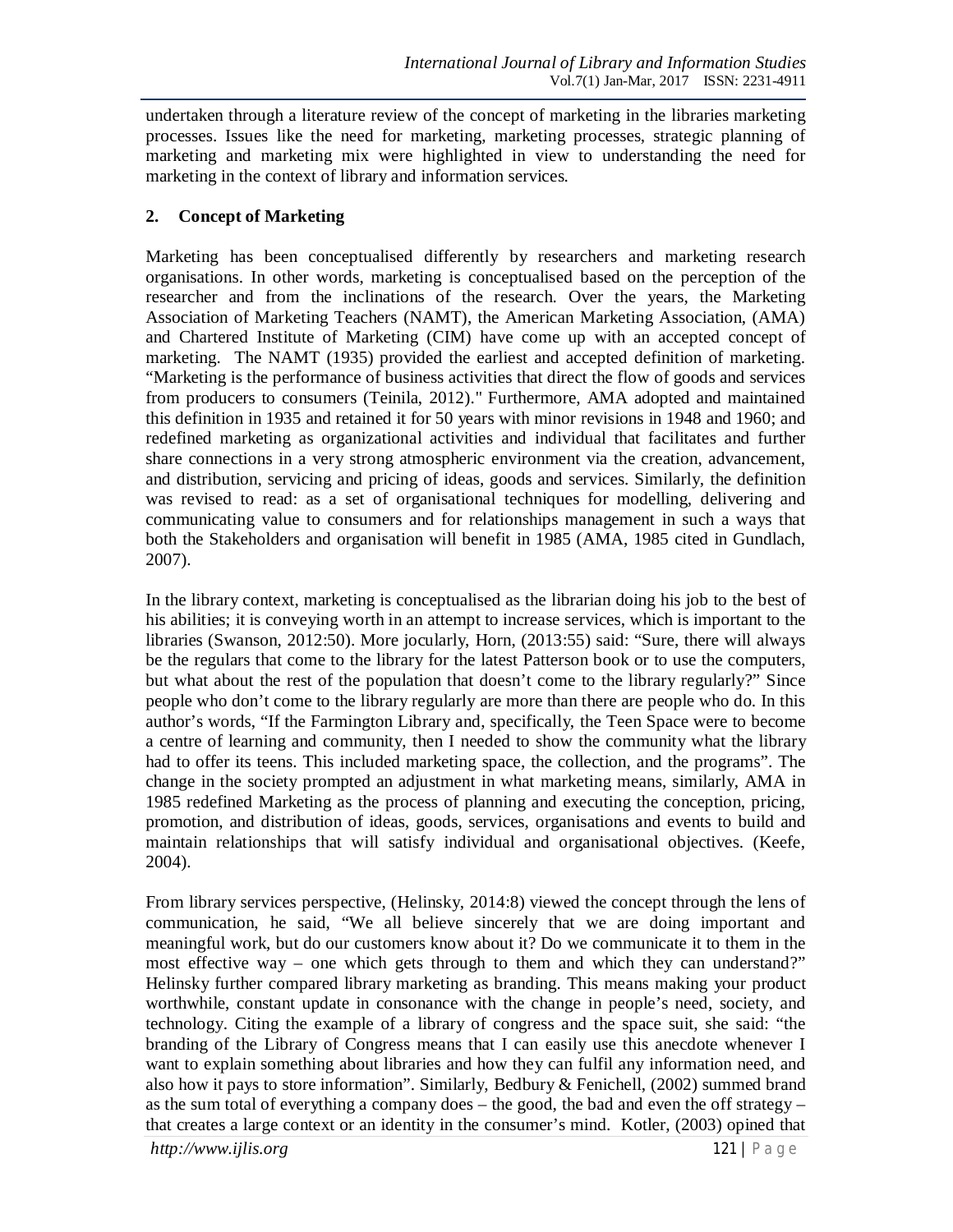marketing for non-profit organisations (libraries) is designated as "societal marketing". According to this author, the concept of Social marketing as the organisational task is to oversee the interest, want, and need to provide effective and efficient desired satisfactions of targeted markets than competitors, and to beautify the customer's and the society's wellbeing. Further, any organisation be it a library, depends on the efficacy in identifying the customers need and want in addition, this puts a demand on marketers to build ethical and social reflections into their marketing process. Marketing plans are varied for the sake of getting a product into the hands of the customer. According to Armstrong & Kotler, (2015) the concept of marketing is managing profitable customer relationships with twofold goals which are to attract new customers by promising superior value and to keep and grow current customers by delivering satisfaction.

# **3. Literature Review**

## **3.1 The Need for Marketing of Library and Information Services:**

With the emergence of ICTs, the Library and Information Science professionals need to learn how to achieve a lot with a little, in order to promote awareness of their programmes and services in their libraries due to shrinking budget (Prasad, 2016) The operating model that has been established for libraries is being undermined by the digital revolution, to repackage and redefining the way that knowledge and information are created, disseminated, accessed, preserved and used (Wade, 2013). In view of the social, economic and technological changes, the studies encourage a paradigm shift from conventional marketing scheme into more active and dynamic strategies for marketing library services (Donna & Novak, 1997; Van Cuilenburg & McQuail, 2003). A marketing awareness operation is required to educate users on the resources and services provided by the libraries (Kanaujia, 2004).

This actions can further be sustained by the provision of the right information service to the right user at the right time (Das &Patra, 2008), and complemented by adequate qualified librarian and dynamic library management (Adeyoyin, 2005). Walker et al. (1987) argued that control is possible when embarking on a marketing plan, if the performance standards have been set, data feedback has been collected and carefully evaluated to measure gaps between given and actual performance standards and to take the necessary corrective action. Rizal Library shows that communication, customer satisfaction, and visibility are the key ingredients of a good marketing strategy (Sagun, 2014). Conversely, a satisfied customer only tells three (3) friends, while an angry customer will tell up to 3,000 (Blackshaw, 2008). Other marketing relationship strategies are to open a channel of communication and involving the faculty and student to be more visible to the library and increasing satisfaction (David & Sagun, 2012). To improve on the new information services provided by the library as well as an information aggregator, there is a need to educate users at various levels. In the case of a higher institution of learning, librarians, faculty and student should be included.

Furthermore, library, through SMS messaging and other social media can successfully engage and motivate the users to use the resources, and have the potential to market the services (Anbu & Mavuso, 2012). Kaur and Rani, (2008) argued that; librarians and other professional staff should admit a positive approach with the provision of full-time professional to handle related marketing activities and mission statement. However, no library specifically designated personnel for related marketing activities, mission statement or its own logo. The library should seek ways to share information with numerous users, using the tools as; newsletters, media coverage, annual reports. Kiran (2009) found out that; promotional activities are lacking in academic libraries, she further maintains that Library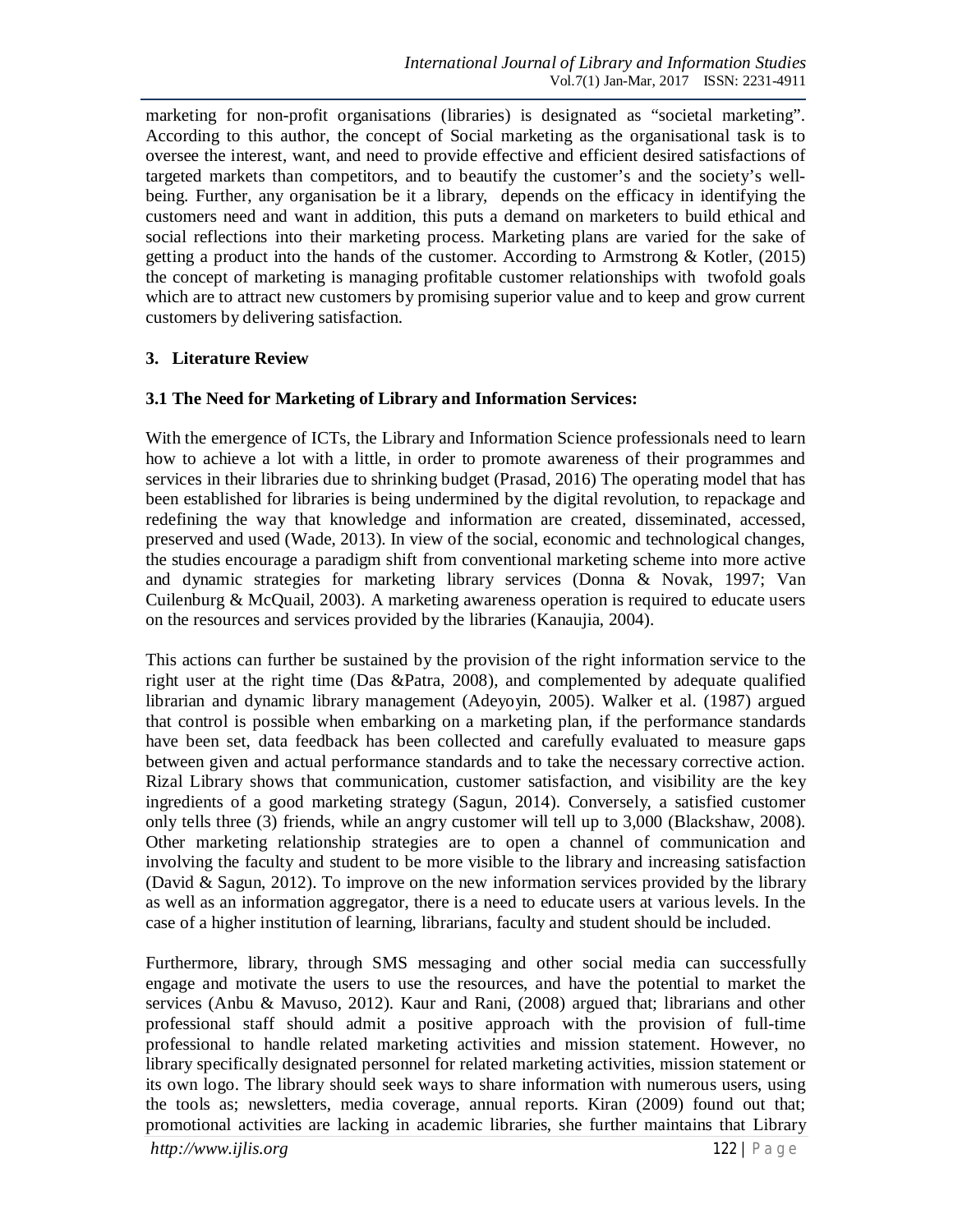websites are not fully utilised as a marketing tool to reach out to the general community for the promotion of resource and services. According to Martin (2012), the project for Identifying and utilising the foundation of existing library resources are provided by expertise, and teamwork within the faculty and other departments to play a significant role in developing a campaign for promoting library resources and services at the university. Furthermore, Facebook is considered as one of the ways to advertise the library services. Xia (2009) recommended that activities of the Facebook should be tailored towards general topics so as to keep the discussion alive, and to be controlled by experience librarian. He further argued that; the Facebook participants should not be restricted to students alone, but also include academic and non-academic staff in support of teaching and research activities.

Academic and public library administrators have embraced marketing activities and even to some extent a marketing philosophy (Rowley, 2003). Information resources and services are being considered as a commodity that can be lent, exchanged, transmitted and sold (Madhusudhan, 2008). Marketing as a discipline concentrates on the practical application of the concept and the management of organisational resources and activities which being applied in Library and Information Science. However, applying marketing in any library is not only to increase profit but to increase user satisfaction (Gupta, 2006) and to justify the accountability and budget to the parent organisations (Kiran  $&$  Diljit 2011). The strong market-oriented approach brings more satisfaction to customers (Singh, 2008). Due to the rapid increase of information technology at the global level, more information is available in the market, therefore, it's imperative for the library management to meet user's information needs. "The world in which libraries exist has changed dramatically. It relies on technology to moves faster and competes more intensely. Despite the fact that marketing activities in library and information service profession is not a recent phenomenon (Gupta & Jambhekar, 2003). Ranganathan's five laws of library science are clear, reasonable and simple, further, it brought knowledge on management, and enlightened passion for the library movement. The marketing campaign is necessary to increase awareness and educate the library users about available library resources (Adeyoyin, 2005).

However, within the library and information context, there seems to be much confusion as to what aggregates marketing to be effective (Gupta  $&$  Jambhekar, 2003), and the relationship between market orientation and service performance has yet to be explored (Singh, 2008). Unfortunately, marketing is mostly reduced, when, most of the spectacular and visible aspects; communication (promotion, publicity, etc.) and marketing research (surveys, etc.) were not understood in depth (Jose & Bhat, 2007; Nelson & Winter, 2009). However, these studies are extremely demanding and more inspiring, without limiting itself to these perspectives (Muet & Salaun, 2003). From existence, Library and information services have been identified as anonprofit venture. However, in presenttime, nothing comes out free (Jose & Bhat, 2007). Social services in the oldest age like education, health and justice were made available free of charge, but as the time goes on is becoming irrelevant (Raina 1998 cited in Jose & Bhat, 2007). This is true with the services provided by library and information services.

The organisations which are involved in such services are enjoined to be self-sufficient if they are to survive in competitive oriented cost appraisal, environmental and social arrangements (Jose & Bhat, 2007). Further State budget for such organisations is currently being challenged, while certain instructional limits opposed to institutional service-learning (Butin, 2006). Hence, the fundamental activities of libraries are to facilitate access to information resides on the intangible services and seek to influence the ability to anticipate the desires and requirements of actual and potential use of their resources and services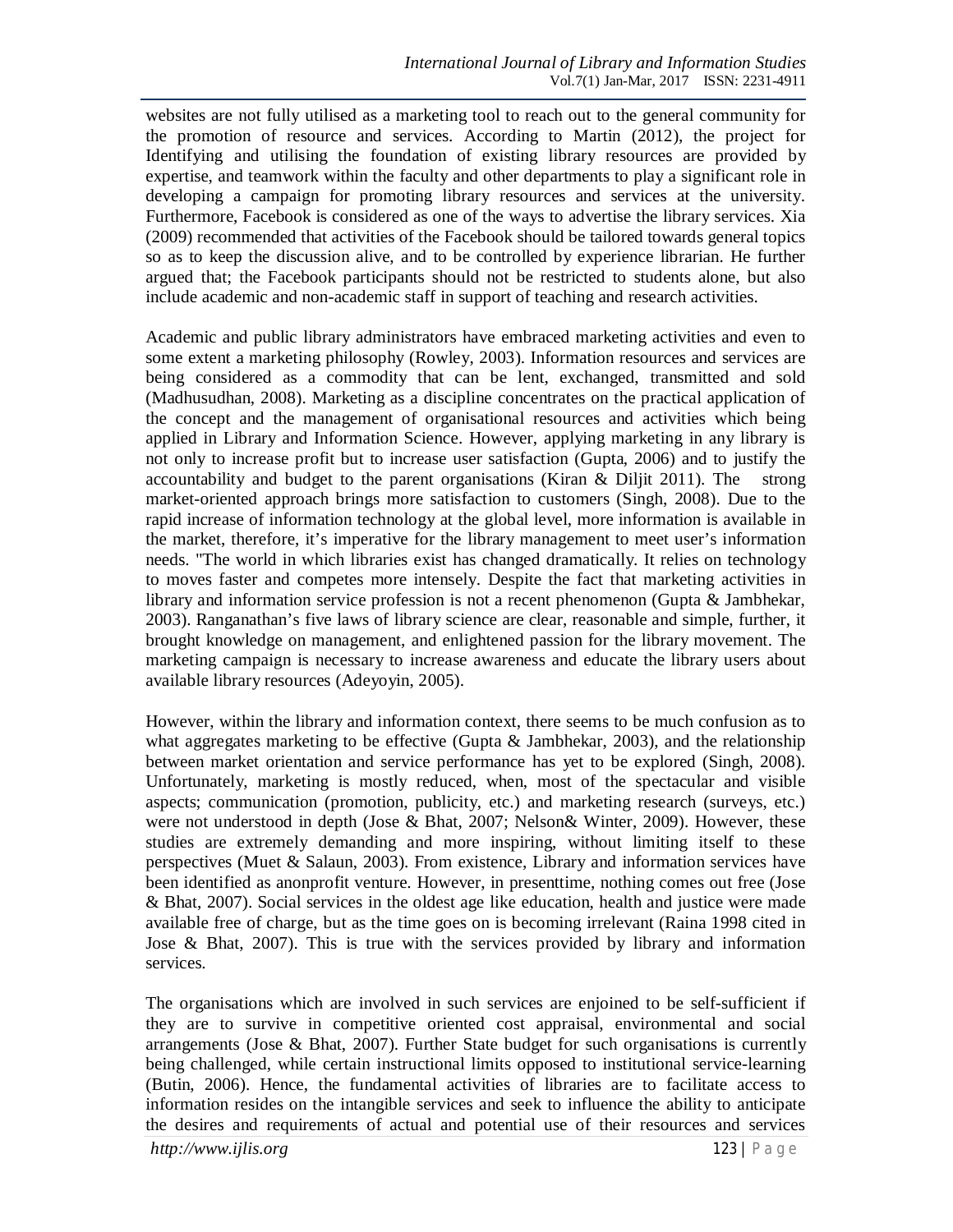(Mittermeyer, 2003). Currently, libraries are engaged with multiple issues; budgets continue to dwindle, and the prices of resources (books and non-book) are increasing rapidly (Fabunmi, 2009; Jose & Bhat, 2007). Effective and efficient marketing in the libraries requires an expertise (Madhusudhan, 2008; Jose & Bhat, 2007). Marketing library services must not only be strongly campaigned for but also must be meticulously implemented (Adeyoyin 2005). Snoj&Petermanec (2001) as cited in Jose and Bhat, (2007) said that libraries engage in marketing strategies to:

- Improve their organisational status and image to different stakeholders
- Develop new services or change existing ones to satisfy their users
- Improve their performance in general like timely procurement of books.
- He further enumerated the underlying marketing philosophy needed for Library and library services as:
- A focus on the customer; like any organisational services, libraries recognise and maintain the needs of their customers. Marketing libraries exist to provide services to the respective customers, and it also helps to achieve the higher level of customer satisfaction which in turn results in the willingness to use the services offered by the institutions (Gupta & Jambhekar, 2003).
- Library image improvement: many people perceived libraries as merely a store of printed materials and related information sources. Nowadays' library services are robust, with the development of Information Technologies make it possible for the libraries to offer effective and efficient services to satisfy the clients' demand in a much better way.
- Rapport building with the corporate world: libraries are the first corporate gateways to teaching and learning, and to the academia in general. It helps the organisation to grow their existing communicative strength and to grow their networks.
- Cost recovery: The cost of both printed and electronic library resources are on the increase speedily. Likewise, peripheral costs, furniture, maintenance, and other facilities kept moving upwards. The fact that, budget in most of the libraries is being cut short while some others remain stagnated; hence, it becomes necessary for libraries and information services to move up in income generation in modern knowledge economy for re-investing in their resources and services".

## **3.2 Marketing Process in the Library.**

Marketing in every organisation, especially the non-profit ones like the library is very vital in customer retention and to fulfil objectives, therefore, it requires a systematic process through planning. Armstrong and Kotler, (2015) segmented marketing process into four broad activities that underlined the significant factors of successful product and service marketing an organisation. These include the knowledge of the marketplace. Everyone trader takes his products to where there are buyers and potential buyers of his goods and services, the ability of the trader to locate his users of his products and strives to satisfy them is of utmost necessity. Another important process is the device a way to get the customers' acceptance of the seller and eventually the product, this is called marketing strategy. Constant upgrading of products and services, branding, ensuring the superior value of goods, bearing in mind that competitors are waiting at the corner stand out the seller always. These processes will be capped with robust customer relationships, promotions and likewise to create customer delight. These processes, when put in the right place, will ultimately generate greater customer loyalty, equity better profit margin (Fig. 1).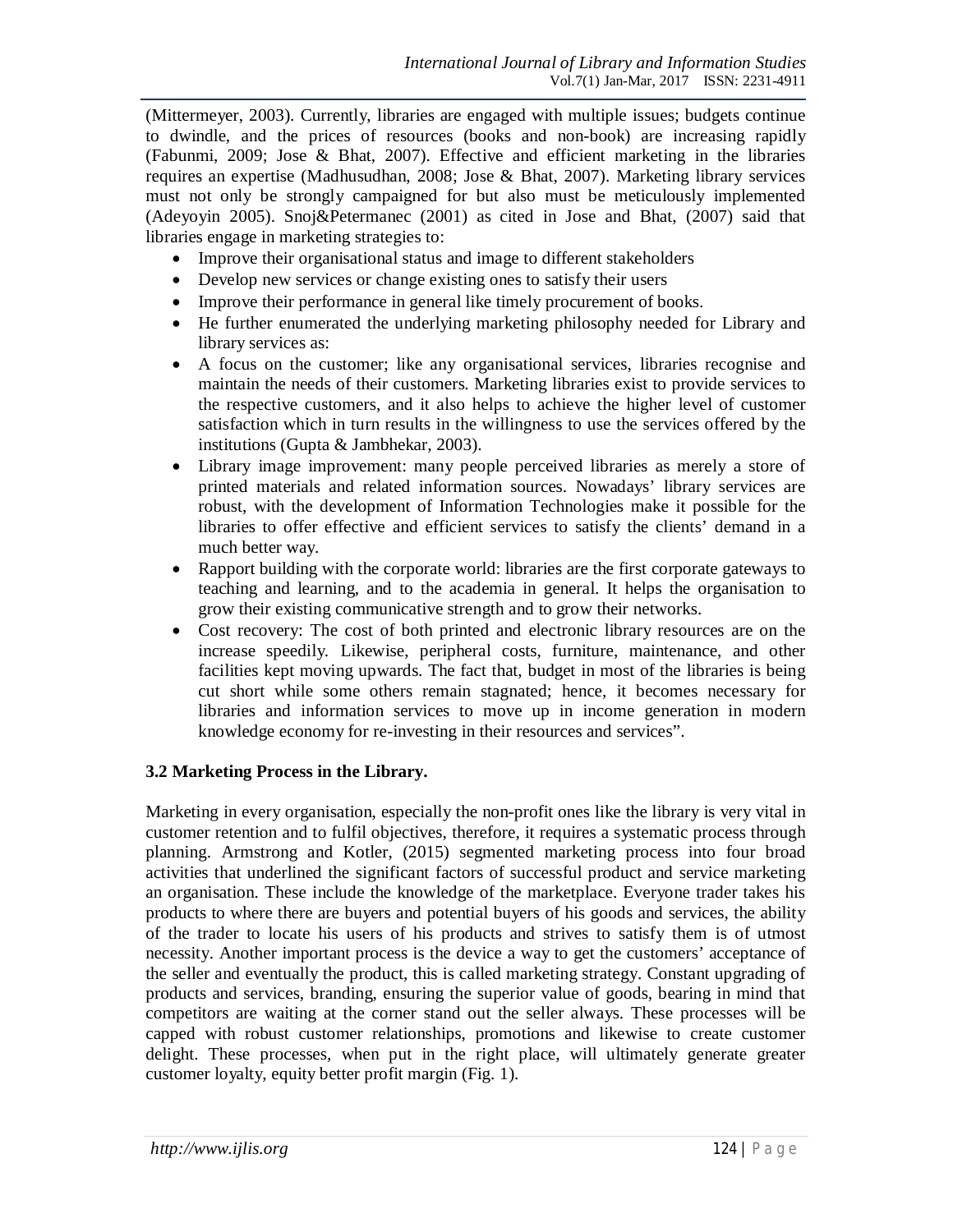

**Fig. 1: Marketing Process (Armstrong, Kotler, Harker, & Brennan, 2012).)**

# **3.3 Planning Strategy for Marketing Library and Information Services:**

Strategic planning is very vital to actualize the goals of effective merchandising of library and library products. Akpan&Madu (2014) asserted that an effective planning strategy is an act of developing a hierarchy of plans which can be translated into action. There are different approaches to effective planning for marketing of the library and library services. Helinsky, (2014:33-34) outlines Four Ps as cardinal points in library marketing strategies, these include products, place, promotion, and price.

**3.3.1 Product:** The library products are the overall offering of goods and services to the potential customer. This includes its look, how it is to be used and even its packaging, and also any support provided or other intangibles which the customer will receive. The library products should be packaged in an easy to understand and aesthetic form so as to encourage old customers and entice the new ones as well.

**3.3.2 Place.** This signifies how and where the library distributes its products. Also, the channel through which this is accomplished, maybe directly, agent (middlemen), through the internet or other media. the library's physical location is good enough to attract users into the library, however, the challenges posed by social media network sites has forced the library to embark on 'library on the go' in order to render services to those who may not be able to visit the library building.

**3.3.3 Promotion**. This is the part of marketing where you are trying to create and build up demand. Sometimes a distinction is made between push and pull promotions. Advertising 'pulls' by making the potential buyer aware of your product or service and then, you hope, asking for it or at least for more information about it. (p.34). This is made possible when there is a vibrant public relation practice in the library

**3.3.4 Price**. This is of course how much you charge for your product or service. The sorts of things you have to bear in mind include whether you will charge the same price all the time, or modify it in some way. Most libraries do not charge for most products or services,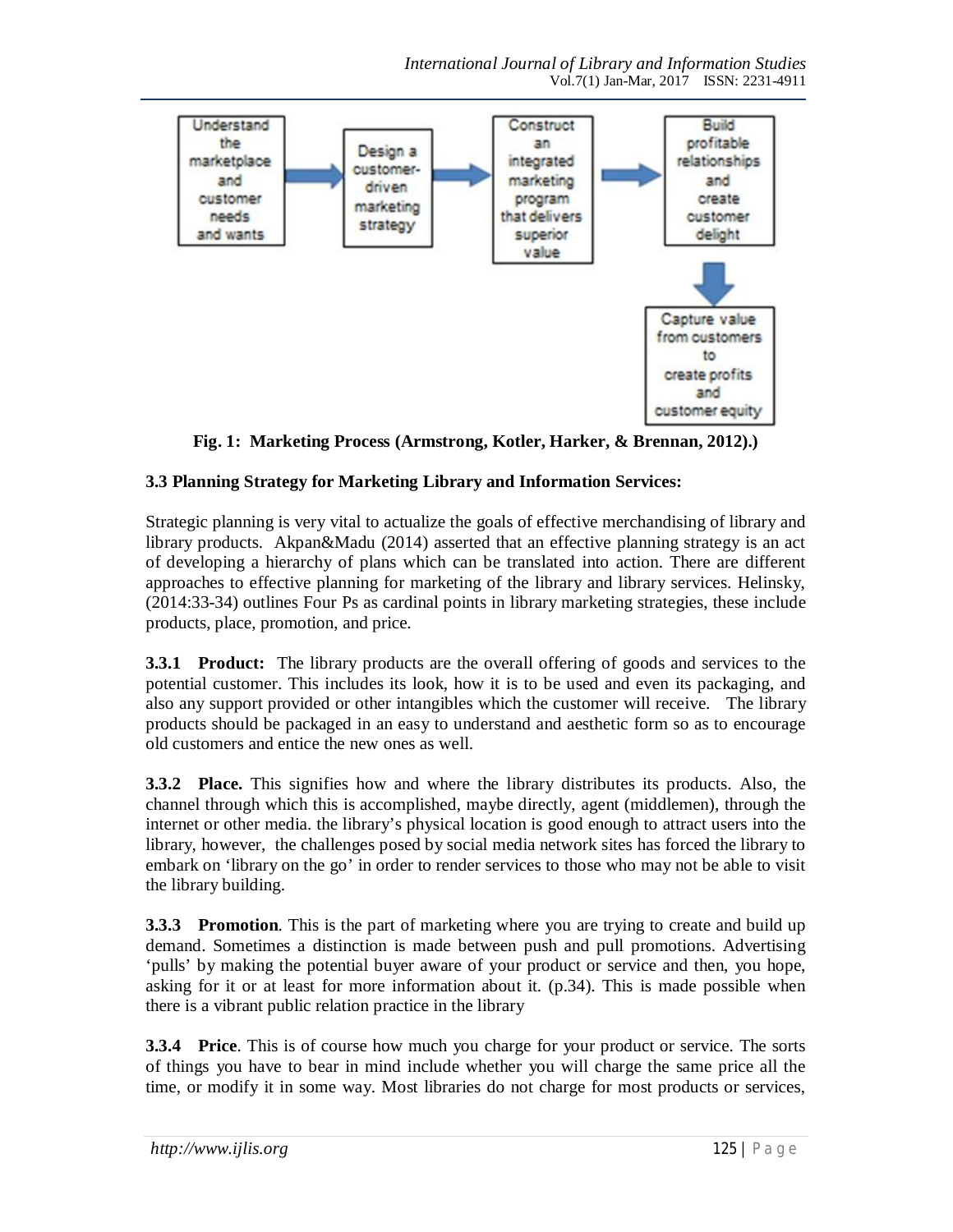but all the same, we do need to consider whether we can justify some of the costs of providing them because,in the end, they determine what we can offer (p.34).

Strategic planning is one of the best ways to implement the action that would strengthen the competitiveness of each business organisation (Bryson, 2011; Mintzberg, 1994). According to Helms (2006) strategic planning achievement required a successful marketing that is tenable; this pertains to clear development of vision, mission, and goals setting (Vision, Mission and Goals) marketing principles and strategies, thus, this demands further and sustained studies in:

- 1. Customer's perception towards services as well as service provider.
- 2. Users' need, want and demand
- 3. Satisfaction
- 4. Preferences.

Libraries cannot satisfy everyone ordinarily, breaking down marketing plan into subunits and area mapping according to customers' needs. This is followed by marketsegmentation into subsets thereby concentrating on the components of the marketwhich can be served effectively. Successful library service marketing needs proper strategies in order to achieve goals and this involves some key components. The key strategies elements according to (Jose & Bhat, 2007) are to:

- 1. Understand your client (market research)
- 2. Identify your client market (segment and target)
- 3. Identify your strengths as a competitive business (position)
- 4. Know the products your clients want and where they want to use it (product and place)
- 5. Develop effectively and efficient procedures and systems that facilitate outcomes for clients (processes)
- 6. Employ and train staff in both work skills and client relationship marketing (people)
- 7. Communicate the benefits and advantages of your product over competitors, such as the chaos of the internet (integrate marketing communication).

# **3.4 Marketing Mix in the Libraries**

The concept of "marketing mix" emerged as a result of marketing strategy, and became the most popular concept in LIS marketing. The marketing mix is commonly referred to the four 'Ps' of marketing namely, place, price, product, and promotion, and through which target market could be reached. The concept was initially introduced by Jerome E. McCarthy in 1960, (McCarthy, 1960) while Kotler (1983); Armstrong & Kotler, (2015) works created more awareness about it. According to Armstrong  $&$  Kotler, (2015), "to deliver on its valued proposition, the firm must first create a need-satisfying market offering (product). It must then decide how much it will charge for the offering (price) and how it will make the offering available to target consumers (place). Finally, it must communicate with target customers about the offering and persuade them of its merits (promotion). The firm must blend each marketing mix tool into a comprehensive marketing program that communicates and delivers the intended value to chosen customer". The concept lays the foundation for the modern marketing theory. They further suggest that the sellers' four Ps (4Ps) correspond to the customers' four Cs (4Cs).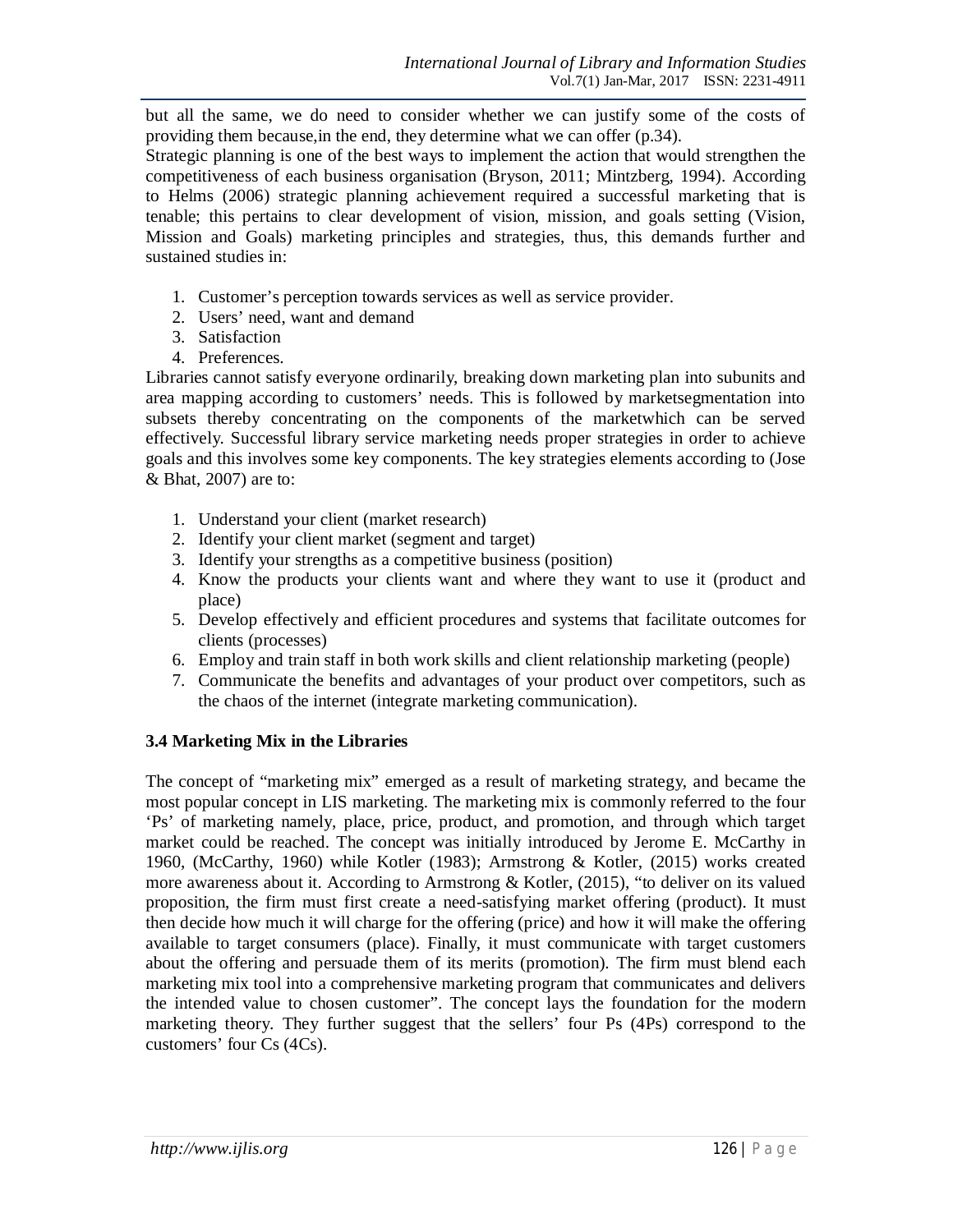| <b>Sellers Four Ps</b><br>rice | <b>Customers Four Cs</b><br>Customer cost |
|--------------------------------|-------------------------------------------|
| Product                        | Customer solution                         |
| Place                          | Convenience                               |
|                                | Communication                             |

**Fig. 2: Marketing mix (Armstrong & Kotler, 2015**)

**3.4.1 Price:**Price is one of the factors that must be considered. It can be expressed in currency; however, it can use goods or services. In the library, the price can be used to express the value of information services: a physical product like a CD-ROM or a fee of a service or membership (Madhusudhan, 2008). Libraries must identify what cost to provide the services? Price is used to balance supply and demand, to be a stimulus, and to distribute income (Rowley, 2001)

**3.4.2 Product:** Product refers to the services that libraries offer to its users and client. It is really in important to identify the services that library can be provided or need to provide. In the library, the product can be mean loaning, interlibrary loan and referral services. Loaning is a service in charging and discharging library material and referral services is offering services to users. Interlibrary loan is the service for a patron that needs unavailable material from the library and the library helps to loan from another library through interlibrary loan services.

**3.4.3 Place:** It is important to identify library type and targeted user. Thus, network outlook is really important to find what the suitable services can provide refer to the place. For example, below is the type of libraries and user groups, by that library, can determine the suitable services for them. Odeyoyin, (2006) summarised the Types of Libraries and user groups as;



**3.4.4 Promotion**: Users must be made aware of library services. The objective of promotion is to raise awareness about our services, to provide information, to maintain the brand image and to remind users what we do. This can be done by public relations through news release, photo release, public service announcement, web page publication, direct mail etc. promotion must be customer oriented as a market strategy. Thus, the advertisement must highlight incentives, designed to draw customer attention and create goodwill. For example, free online search, a bookmark or button describing the service and free demonstration. Another way is by using direct mail. It works because users understand the message the way that others marketing cannot because it's highly focused, personal and easy to control and measure. But the potential problems are junk mail, lack of time maintaining a list and mailing out. Winning

*http://www.ijlis.org* 127 | P a g e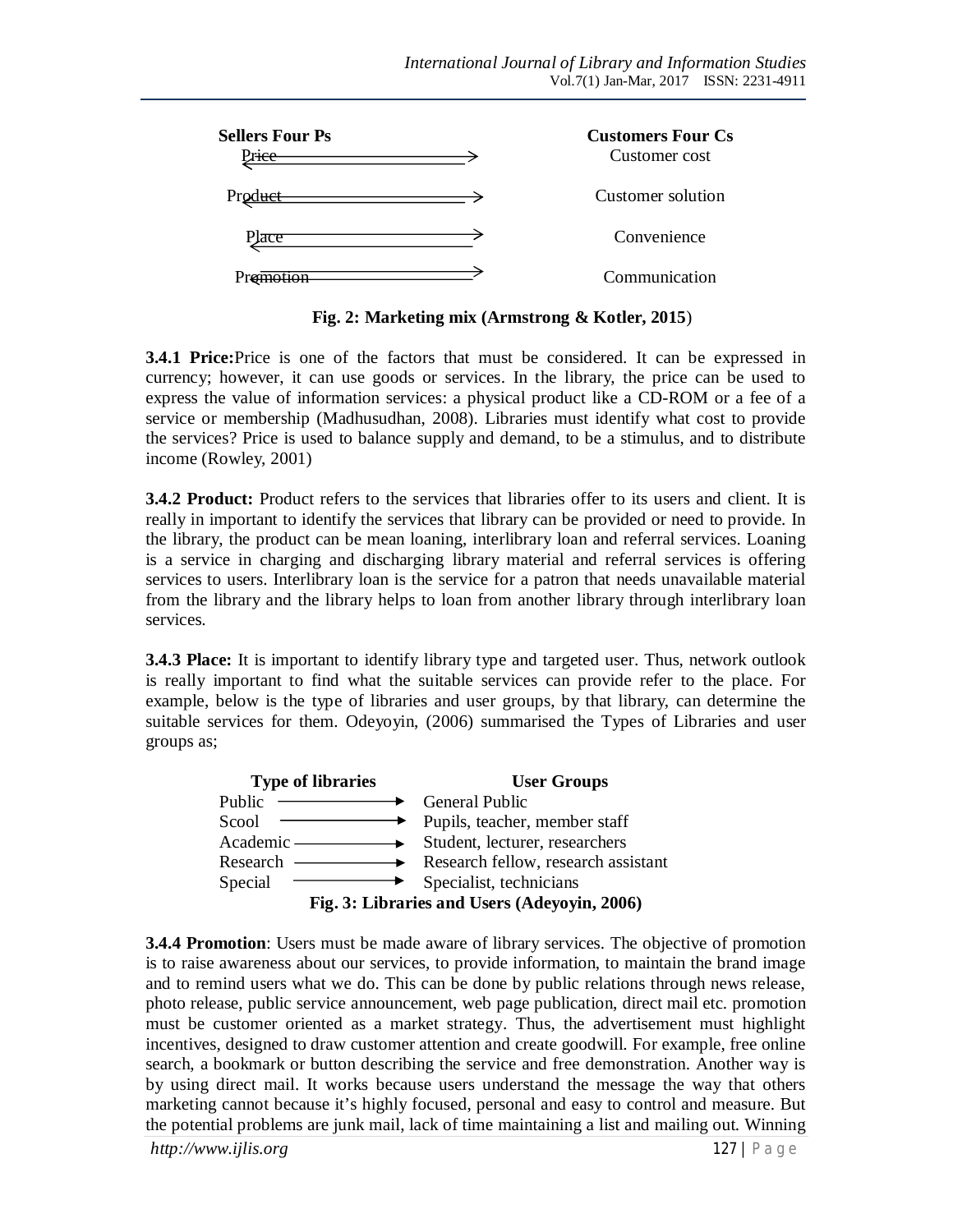companies are those that meet customer needs conveniently, economically and with effective communication

### **4. Conclusion**

This study identified the importance of marketing culture in the context of library and information centres which are yet to utilise marketing as a tool for service promotion. It is important for library staff to be more responsive with agood attitude towards patrons, and ensure credibility when faced with new challenges and opportunities. However, libraries and the librarians have not adopted marketing as an integral part of library services. It further, calls on the libraries to move away from traditional collection development and engage in dynamic and proactive information services to meet the global challenges of their teeming users.

### **References.**

- 1. Adeyoyin, O. S. (2005). Strategic planning for marketing library services. *Library management,* 26(8/9), 494-507.
- 2. *Electronic Library, 24*(5), 694-705. doi: 10.1108/02640470610707286
- 3. Akpan, E. A. & Madu, A.U. (2014) Effective Planning Strategies: A Key Component for Implementation of Automation in Academic Libraries*. Information and Knowledge Management. 4* (1): 31-36.
- 4. AMA (1937), *American Marketing Association: An Association for the Advancement of Science in Marketing: Proposal for Constitution and By-Laws.* Chicago: AMA.
- 5. AMA (American Marketing Association), Task Force on the Development of Marketing Thought (1988). 'Developing, disseminating and utilizing marketing VnovAcdgt'. *Journal of Marketing,* 52, Oct, 1-25.
- 6. AMA Committee on Definitions *(1960), Marketing Definitions: A Glossary of Marketing Terms.* Chicago: AMA.
- 7. Armstrong, Gary,& Kotler, Philip (2002) *Marketing: An Introduction, 6th edn*. Upper Saddle River, NJ: Prentice Hall.
- 8. Bhardwaj, R. K., & Jain, P. K. (2016). Marketing of Library Resources and Services: A Structured Literature Review. *DESIDOC Journal of Library & Information Technology*, 36(3): 119-125.
- 9. Blackshaw, P. (2008). *Satisfied customers tell three friends, angry customers tell 3,000: running a business in today's consumer-driven world*. Crown Business.
- 10. Booms, B. I.,& Bitner, M.J. (1981), *Marketing Strategies and Organization Structure for Service Firm.*In Donnelly, J. H.,& George, W.R. (eds.). *The Marketing of Services.* American Marketing Association, Chicago, pp. 47-51.
- 11. Boone, Louis E. & Kurtz, David L. (1998) *Contemporary Marketing Wired*, 9th edn. Fort Worth, TX: Dryden Press.
- 12. Bryson, J. M. (2011). Strategic planning for public and nonprofit organizations: A guide to strengthening and sustaining organizational achievement (Vol. 1). John Wiley & Sons.
- 13. Butin, D. W. (2006).The limits of service-learning in higher education*. The review of higher education,* 29(4), 473-498.
- 14. David, L. T., & Kim A. Sagun, K. (2012).Increasing awareness and use of the library's resources and facilities through relationship marketing strategies. *Library Management*, *33*(4/5), 292-296.
- 15. DONNA, L., & Novak, H. T. P. (1997).A new marketing paradigm for electronic commerce. *The Information Society*, *13*(1), 43-54.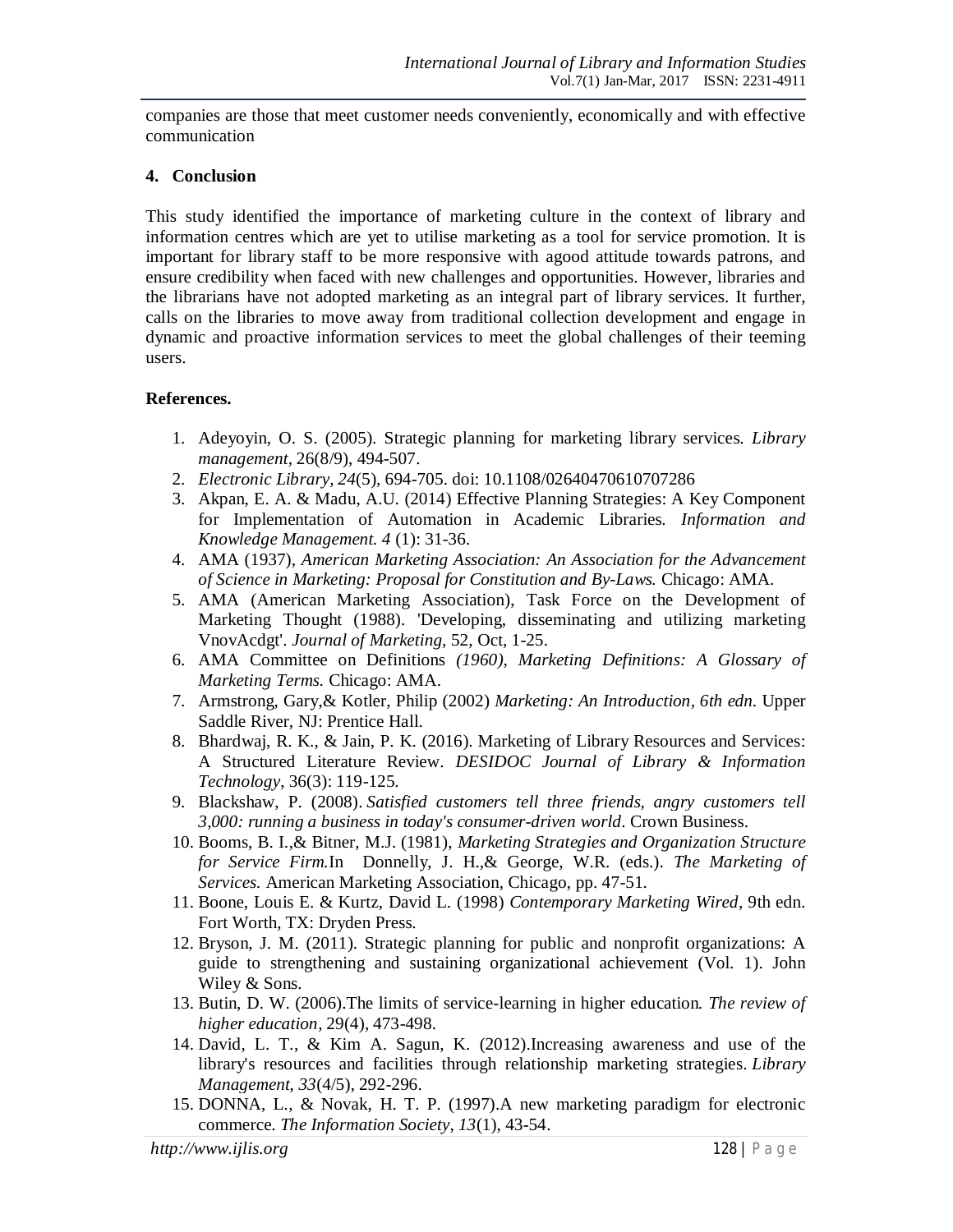- 16. Eagleton, K.K (1992), "Quality *Assurance in Canadian Hospital Libraries: The Challenges of the Eighties,*" in Blaise, C. (Ed). *The Marketing of Library and Information Services*, Aslib, London, pp. 540-541
- 17. Ewers, B., & Austen, G. (2006), *Framework for Market Orientation in Libraries*, in Gupta, D.K., et al (eds). Marketing of Library and Information Services: International Perspectives, K.G. Saur, Munchen, p.29.
- 18. Fabunmi, B. A. (2009). Challenges and prospects of virtual libraries in universities in Nigeria. *European Scientific Research, Journal* 33(1), 202-208.
- 19. Gundlach, G. T. (2007). The American Marketing Association's 2004 definition of marketing: Perspectives on its implications for scholarship and the role and responsibility of marketing in society. *Journal of Public policy & marketing*, *26*(2), 243-250.
- 20. Gupta, D. K. (2006).*Broadening the concept of LIS marketing. Marketing Library and Information Services: International Perspectives. Eds*. Gupta, Dinesh K., et. al. München: KG Saur, 5-20.
- 21. Gupta, D. K. (2006).*Marketing library and information services: international perspectives* (Vol. 159). Walter de Gruyter. K. G. Saur Verlag GmbH, München, p.ix
- 22. Gupta, D. K. (2016). Everything is Marketing: An Analysis of Functional Relationships of Marketing and Libraries. *DESIDOC Journal of Library & Information Technology*, 36(3).
- *23.* Gupta, D.K., & Jambhekar, A. (Eds) (2003), An Integrated Approach to Services Marketing: *A book of Readings on Marketing of Library and Information Services,*  Allied Publishers Private Limited, Mumbai, p. 7.
- 24. Helinsky, Z. (2014). *A Shortcut to Marketing the Library*. Elsevier, Chandos Publishing. Oxford England, p.5
- 25. Helinsky, Z. (2014). *A Shortcut to Marketing the Library*. Elsevier, Chandos Publishing. Oxford · England p.33-34
- 26. Helms, M.M. (ed.) (2006), Encyclopedia of Management,  $(5<sup>th</sup>$  edition) Thomson, Detroit.
- 27. Hill RP &Langan R (Eds) (2014*) Handbook of research on marketing and corporate social responsibility*. Northampton, MA: Edward Elgar Publishing.
- 28. Horn, L.A. (2013) *Beyond the Teen Space: Reading Teens through social media*, In Harmon, C., & Messina, M. (2013). *Using social media in libraries: Best practices*.Rowman& Littlefield.p.55.
- 29. Jose, A., &Bhat, I. (2007). Marketing of library and information services: a strategic perspective. *Vision: The Journal of Business Perspective*, *11*(2), 23-28.
- 30. Kanaujia, S. (2004).Marketing of information products and services in Indian R&D library and information centers. *Library Management*, *25*(8/9), 350-360.
- 31. Karryl Kim A. Sagun, (2014)"*Minimal Resources with Maximum Impact: Low-Cost and Sustainable Means for Library Promotions*." Proceedings of the IATUL Conference. Paper 4.http://docs.lib.purdue.edu/iatul/2014/servicedesign/4
- 32. Kaur, A., & Rani, S. (2008). Marketing of information services and products in university libraries of Punjab and Chandigarh (India) An attitudinal assessment of library professionals. *Library management*, *29*(6/7), 515-537.
- 33. Kiran, K. (2009). Marketing the academic library on the web. *Library management*, 30(6/7), 454-468.
- 34. Keefe, L. M. (2004*).* What is the meaning of 'marketing'? *Marketing News*, *38*(15), 17-18.
- 35. Khanchandani, V., &Hasan, N. (2016). Marketing of Library Resources, Services and Products: A Case Study of IIT Delhi. *DESIDOC Journal of Library & Information Technology*, *36*(3).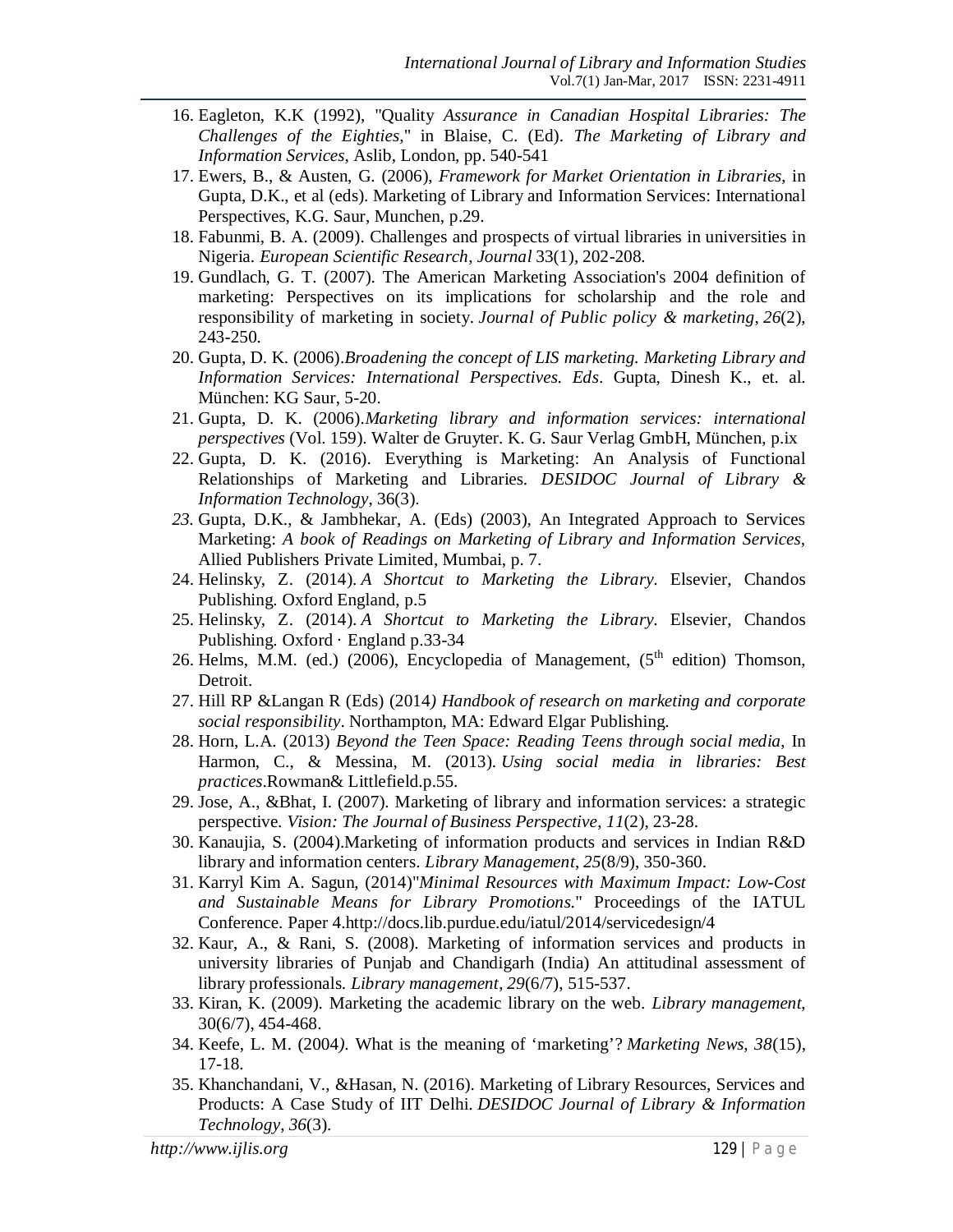- 36. Kiran, K., &Diljit, S. (2011). Antecedents of customer loyalty: Does service quality suffice?.*Malaysian Journal of Library & Information Science*, 16(2), 95-113.
- 37. Kotler, P. (1983). Marketing for non-profit organizations. 2nd ed., New Delhi: Prentice – Hall, India.
- 38. Kotler, P. (2003*). Marketing Management, (11th edition).* Prentice Hall of India, New Delhi, p. 26-27.
- 39. Kotler, Philip & Sidney, J. Levy, (1969).Broadening the Concept of Marketing.*Journal of Marketing,* 33(1), 10-15.
- 40. Madhusudhan, M. (2008). Marketing of library and information services and products in university libraries: a case study of Goa university library*. Lib. Phil. and Pract.* , Paper 175. http://digitalcommons.unl (accessed 20 May 2016)
- 41. Martin, A. M. (2012). Seven steps to an award-winning school library program. ABC-CLIO.
- 42. McCarthy, E. J. (1960). *Basic marketing: a managerial approach. Homewood,* IL: Richard D. Irwin.
- 43. Mintzberg, H. (1994). The fall and rise of strategic planning. *Harvard business review*, 72(1), 107-114.
- 44. Mittermeyer, D. (2003). Unique aspects of LIS marketing: The third party theory. *An integrated approach to services marketing: A book of readings on marketing of library and information services.* Mumbai: Allied Publishers, 27-41.
- 45. Muet, F., &Salaun, J. (2003).*Principles and Adaptations of Marketing for Library and Information Service. An Integrated Approach to Services Marketing*: A Book of Readings on Marketing of Library and Information Services. Allied Publishers Private Limited, Mumbai, 43.
- 46. Nelson, R. R., &winter, S. G. (2009). *An evolutionary theory of economic change*. Harvard University Press.
- 47. *Paul Anbu K, J., & Mavuso, M. R. (2012). Old wine in new wineskin: marketing library services through SMS-based alert service. Library hi tech, 30(2), 310-320.*
- 48. Perspective. Journal of Business Perspective, 11(2), 23-28.
- 49. Prasad, M. M. (2016). Marketing LIS Education through Departmental (DLIS) Blog: A Proposal to Build Relationship with Public and Professionals. *DESIDOC Journal of Library & Information Technology*, *36*(3).148-152.
- 50. Raina, R. (1988), *"Marketing in Library and Information Context"*, In Jose, A., &Bhat, I. (2007). Marketing of library and information services: a strategic perspective. Vision: *The Journal of Business Perspective,* 11(2), 23-28.
- 51. Ranganathan, S.R. (1931)*. The five laws of library science.* Madras: Madras Library Association.
- 52. Rowley, J. (2001). *Information marketing*. Aldershot: Ashgate.
- 53. Rowley, J. (2003). Information marketing: seven questions. *Library Management, 24*(1), 13-19. doi: 10.1108/01435120310454476
- 54. Shontz, M.L.; Parker, J.C. & Parker, R. (2004).what do librarians think about marketing? A survey of public librarians' attitudes toward the marketing of library services. *Library Quarterly*, 74(1).HTTP://www.jstor.org/stable/10.1086/380854 (accessed 20 May 2016).
- 55. Singh, R. (2009). Does your library have a marketing culture? Implications for service providers. *Library management, 30(3)*, 117-137.
- 56. Snow, B. & Petermanec, Z. (2001), "Let Users Judge the Quality of Faculty Library Services," *New Library World*, 102 (1168), pp. 314-324.
- 57. Soong, S. C., & Chan, D. L. (2010, March*).Strategic re-repositioning in a dynamic environment*.In ALSR Conference. The Hong Kong Polytechnic University, Hong Kong.